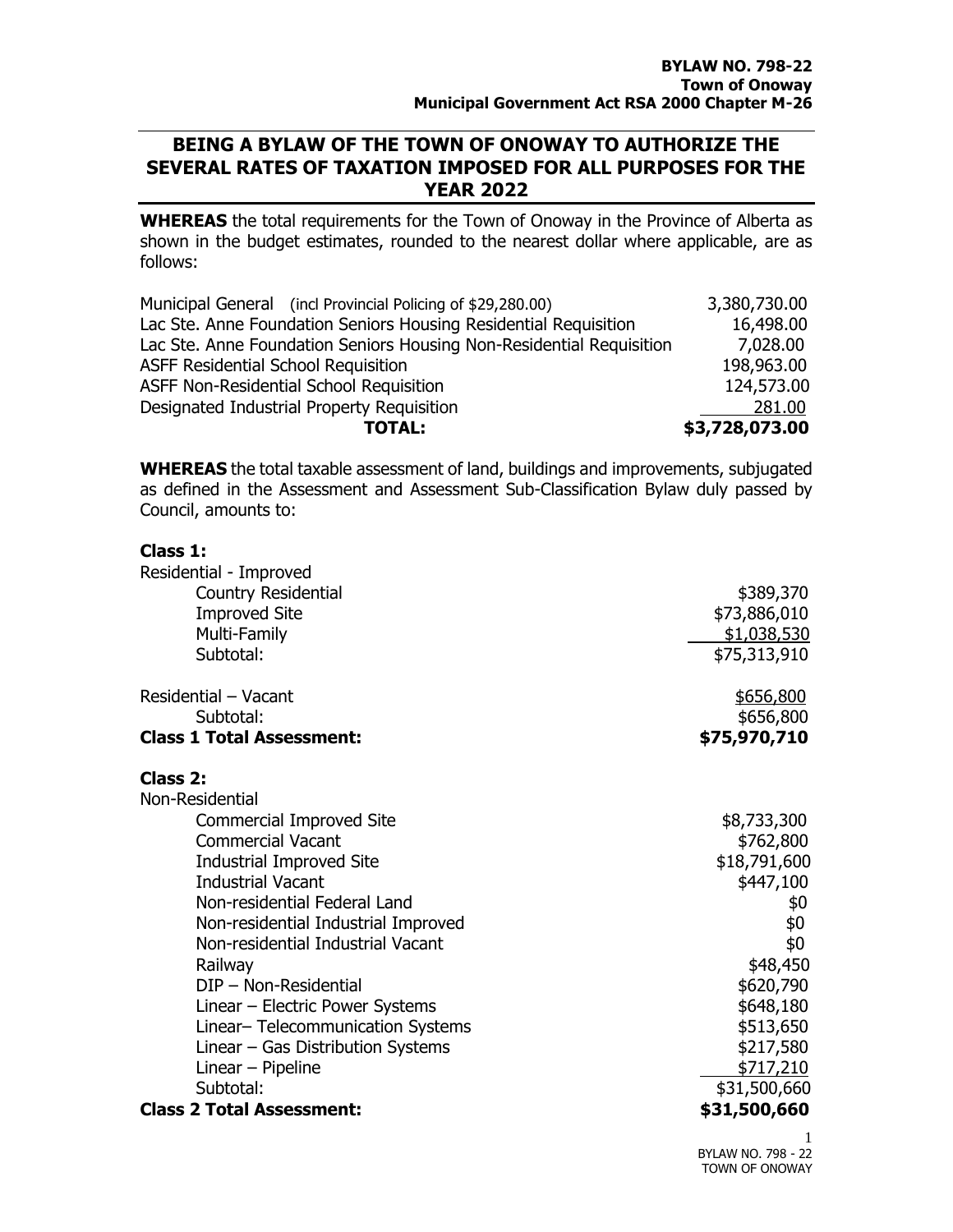| Class 3:<br>Farmland:            |                 |
|----------------------------------|-----------------|
| Farm Land                        | <u>\$77,930</u> |
| Subtotal:                        | \$77,930        |
| <b>Class 3 Total Assessment:</b> | \$77,930        |
| Class 4:                         |                 |
| Machinery and Equipment          |                 |
| Machinery and Equipment          | \$8,510         |
| Subtotal:                        | \$8,510         |
| DIP Machinery and Equipment      | \$895,040       |
| Subtotal:                        | \$895,040       |
| <b>Class 4 Total Assessment:</b> | \$903,550       |
| <b>Exempt:</b>                   |                 |
| School                           | \$26,416,500    |
| Provincial                       | \$2,687,900     |
| Religious                        | \$965,550       |
| Miscellaneous                    | \$7,435,110     |
| Municipal                        | \$126,400       |
| <b>Exempt Total Assessment:</b>  | \$37,631,460    |
| TOTAL TAXABLE ASSESSMENT:        | \$108,452,850   |
| TOTAL EXEMPT ASSESSMENT:         | \$37,631,460    |
| TOTAL MUNICIPAL ASSESSMENT:      | \$146,084,310   |

**WHEREAS**, the estimated municipal expenditures and transfers set out in the operating budget for the Town of Onoway for 2022 total \$3,380,730.00 and the capital budget for the Town of Onoway for 2022 of \$377,057.00;

**WHEREAS**, the estimated taxes to be collected are \$1,258,423 for General Purposes, \$23,150 in Recreation Tax and \$55,440 in Regional Collaboration Road Rehabilitation Tax.

**WHEREAS**, the amount of municipal taxation to be raised from a minimum amount payable on each lot of the following assessment classes of:

| \$1000.00 |
|-----------|
| \$1000.00 |
| \$1000.00 |
| \$1000.00 |
| \$1000.00 |
|           |

is estimated to be \$22,788.64 and the remaining \$1,248,423 is to be collected based on municipal mill rates;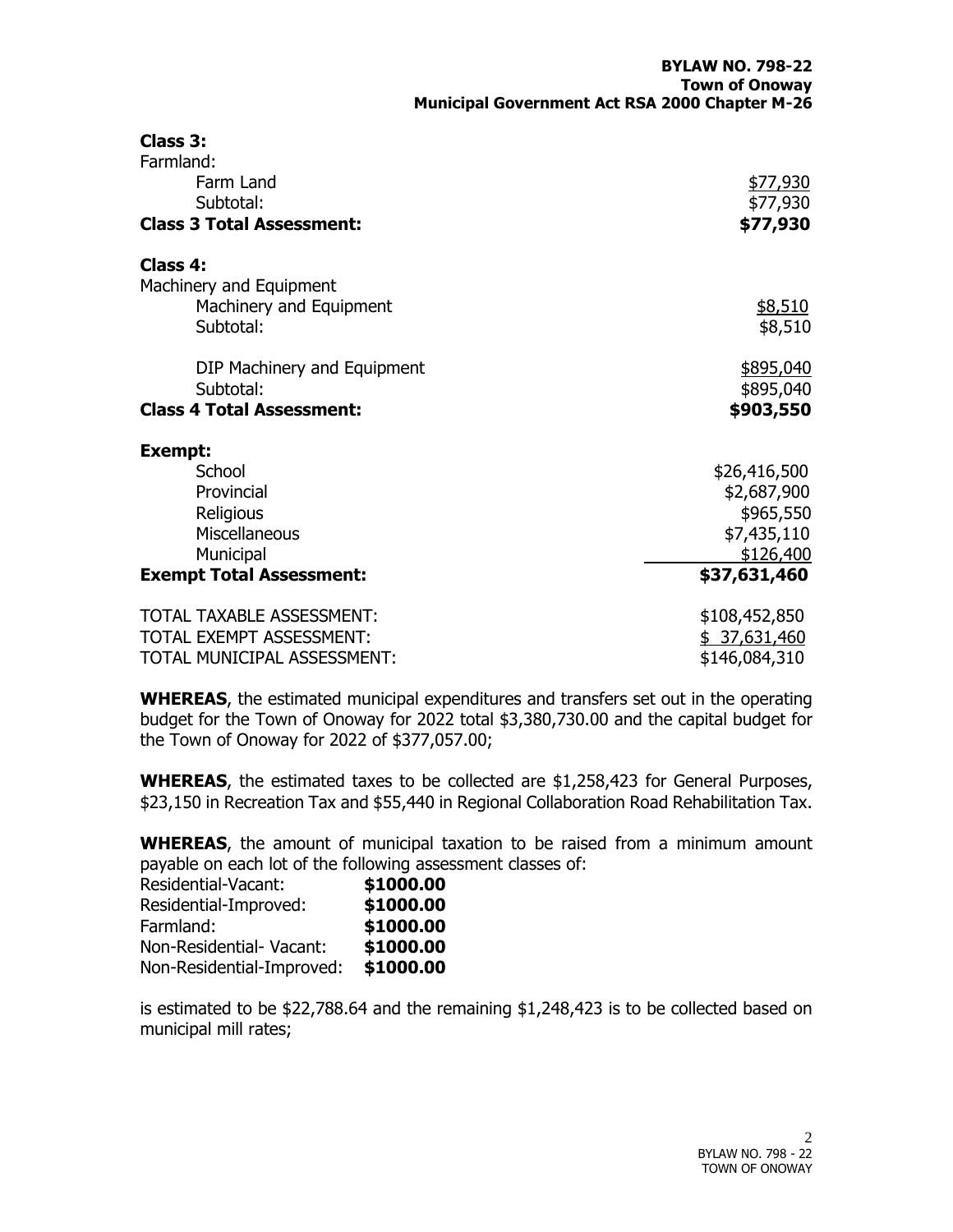**WHEREAS,** the rates hereinafter set out are deemed necessary to provide the amounts required for municipal, school and other purposes, after making due allowance for the amount of taxes which may reasonably be expected to remain unpaid;

**WHEREAS,** the Council is authorized to classify assessed property, and to establish different rates of taxation in respect to each class of property, subject to the Municipal Government Act, Chapter M26, Revised Statutes of Alberta, 2000;

The Municipal Administrator is hereby authorized and required to levy the following rates of taxation on the assessed value of all land, buildings and improvements as shown on the assessment and tax roll:

| <b>General Municipal</b><br>Residential - Improved<br>558,820<br>75,313,910<br>Residential - Vacant<br>20,197<br>656,800<br>557,380<br>27,524,900<br>Non-residential - Improved<br>1,209,900<br>24,364<br>569<br>77,930<br>74,306<br>3,669,410<br>Other<br>Minimum Tax<br>22,787<br><b>TOTAL</b><br>\$1,258,423<br>\$108,452,850<br>$\prec$<br><b>TAX LEVY</b><br><b>ASSESSMENT</b><br><b>RATE</b><br><b>Alberta School Foundation Fund (ASFF)</b><br>Residential/Farmland<br>198,962<br>Subtotal (Class 1 and 3)<br>198,962<br>76,048,640<br>Non-residential<br>124,572<br>Subtotal (Class 2 and 4*)<br>124,572<br>32,395,700<br>*excludes machinery and equipment<br><b>TOTAL</b><br>\$108,444,340<br>\$323,534<br><b>TAX LEVY</b><br><b>ASSESSMENT</b><br><b>RATE</b><br><b>LSA Seniors Foundation</b><br>Residential/Farmland<br>16,498<br>16,498<br>Subtotal (Class 1 and 3)<br>76,048,640<br>Non-residential<br>7,028<br>Subtotal (Class 2 and 4*)<br>7,028<br>32,395,700<br>*inclusive of machinery and equipment | <b>RATE</b>  | <b>TAX LEVY</b> | <b>ASSESSMENT</b> | <b>TAX</b><br>(in mills) |
|--------------------------------------------------------------------------------------------------------------------------------------------------------------------------------------------------------------------------------------------------------------------------------------------------------------------------------------------------------------------------------------------------------------------------------------------------------------------------------------------------------------------------------------------------------------------------------------------------------------------------------------------------------------------------------------------------------------------------------------------------------------------------------------------------------------------------------------------------------------------------------------------------------------------------------------------------------------------------------------------------------------------------|--------------|-----------------|-------------------|--------------------------|
|                                                                                                                                                                                                                                                                                                                                                                                                                                                                                                                                                                                                                                                                                                                                                                                                                                                                                                                                                                                                                          |              |                 |                   |                          |
|                                                                                                                                                                                                                                                                                                                                                                                                                                                                                                                                                                                                                                                                                                                                                                                                                                                                                                                                                                                                                          |              |                 |                   | 7.41986                  |
|                                                                                                                                                                                                                                                                                                                                                                                                                                                                                                                                                                                                                                                                                                                                                                                                                                                                                                                                                                                                                          |              |                 |                   | 30.75061                 |
| Non-residential - Vacant<br>Farmland                                                                                                                                                                                                                                                                                                                                                                                                                                                                                                                                                                                                                                                                                                                                                                                                                                                                                                                                                                                     |              |                 |                   | 20.24999                 |
|                                                                                                                                                                                                                                                                                                                                                                                                                                                                                                                                                                                                                                                                                                                                                                                                                                                                                                                                                                                                                          |              |                 |                   | 20.13720                 |
|                                                                                                                                                                                                                                                                                                                                                                                                                                                                                                                                                                                                                                                                                                                                                                                                                                                                                                                                                                                                                          |              |                 |                   | 7.30142                  |
|                                                                                                                                                                                                                                                                                                                                                                                                                                                                                                                                                                                                                                                                                                                                                                                                                                                                                                                                                                                                                          |              |                 |                   | 20.25012                 |
|                                                                                                                                                                                                                                                                                                                                                                                                                                                                                                                                                                                                                                                                                                                                                                                                                                                                                                                                                                                                                          |              |                 |                   |                          |
|                                                                                                                                                                                                                                                                                                                                                                                                                                                                                                                                                                                                                                                                                                                                                                                                                                                                                                                                                                                                                          |              |                 |                   |                          |
|                                                                                                                                                                                                                                                                                                                                                                                                                                                                                                                                                                                                                                                                                                                                                                                                                                                                                                                                                                                                                          |              |                 |                   | <b>TAX</b>               |
|                                                                                                                                                                                                                                                                                                                                                                                                                                                                                                                                                                                                                                                                                                                                                                                                                                                                                                                                                                                                                          |              |                 |                   | (in mills)               |
|                                                                                                                                                                                                                                                                                                                                                                                                                                                                                                                                                                                                                                                                                                                                                                                                                                                                                                                                                                                                                          |              |                 |                   |                          |
|                                                                                                                                                                                                                                                                                                                                                                                                                                                                                                                                                                                                                                                                                                                                                                                                                                                                                                                                                                                                                          |              |                 |                   |                          |
|                                                                                                                                                                                                                                                                                                                                                                                                                                                                                                                                                                                                                                                                                                                                                                                                                                                                                                                                                                                                                          |              |                 |                   | 2.61625                  |
|                                                                                                                                                                                                                                                                                                                                                                                                                                                                                                                                                                                                                                                                                                                                                                                                                                                                                                                                                                                                                          |              |                 |                   |                          |
|                                                                                                                                                                                                                                                                                                                                                                                                                                                                                                                                                                                                                                                                                                                                                                                                                                                                                                                                                                                                                          |              |                 |                   | 3.84534                  |
|                                                                                                                                                                                                                                                                                                                                                                                                                                                                                                                                                                                                                                                                                                                                                                                                                                                                                                                                                                                                                          |              |                 |                   |                          |
|                                                                                                                                                                                                                                                                                                                                                                                                                                                                                                                                                                                                                                                                                                                                                                                                                                                                                                                                                                                                                          |              |                 |                   |                          |
|                                                                                                                                                                                                                                                                                                                                                                                                                                                                                                                                                                                                                                                                                                                                                                                                                                                                                                                                                                                                                          |              |                 |                   | <b>TAX</b><br>(in mills) |
|                                                                                                                                                                                                                                                                                                                                                                                                                                                                                                                                                                                                                                                                                                                                                                                                                                                                                                                                                                                                                          |              |                 |                   |                          |
|                                                                                                                                                                                                                                                                                                                                                                                                                                                                                                                                                                                                                                                                                                                                                                                                                                                                                                                                                                                                                          |              |                 |                   |                          |
|                                                                                                                                                                                                                                                                                                                                                                                                                                                                                                                                                                                                                                                                                                                                                                                                                                                                                                                                                                                                                          |              |                 |                   | 0.21694                  |
|                                                                                                                                                                                                                                                                                                                                                                                                                                                                                                                                                                                                                                                                                                                                                                                                                                                                                                                                                                                                                          |              |                 |                   |                          |
|                                                                                                                                                                                                                                                                                                                                                                                                                                                                                                                                                                                                                                                                                                                                                                                                                                                                                                                                                                                                                          |              |                 |                   | 0.21694                  |
|                                                                                                                                                                                                                                                                                                                                                                                                                                                                                                                                                                                                                                                                                                                                                                                                                                                                                                                                                                                                                          | <b>TOTAL</b> | \$23,526        | \$108,444,340     |                          |